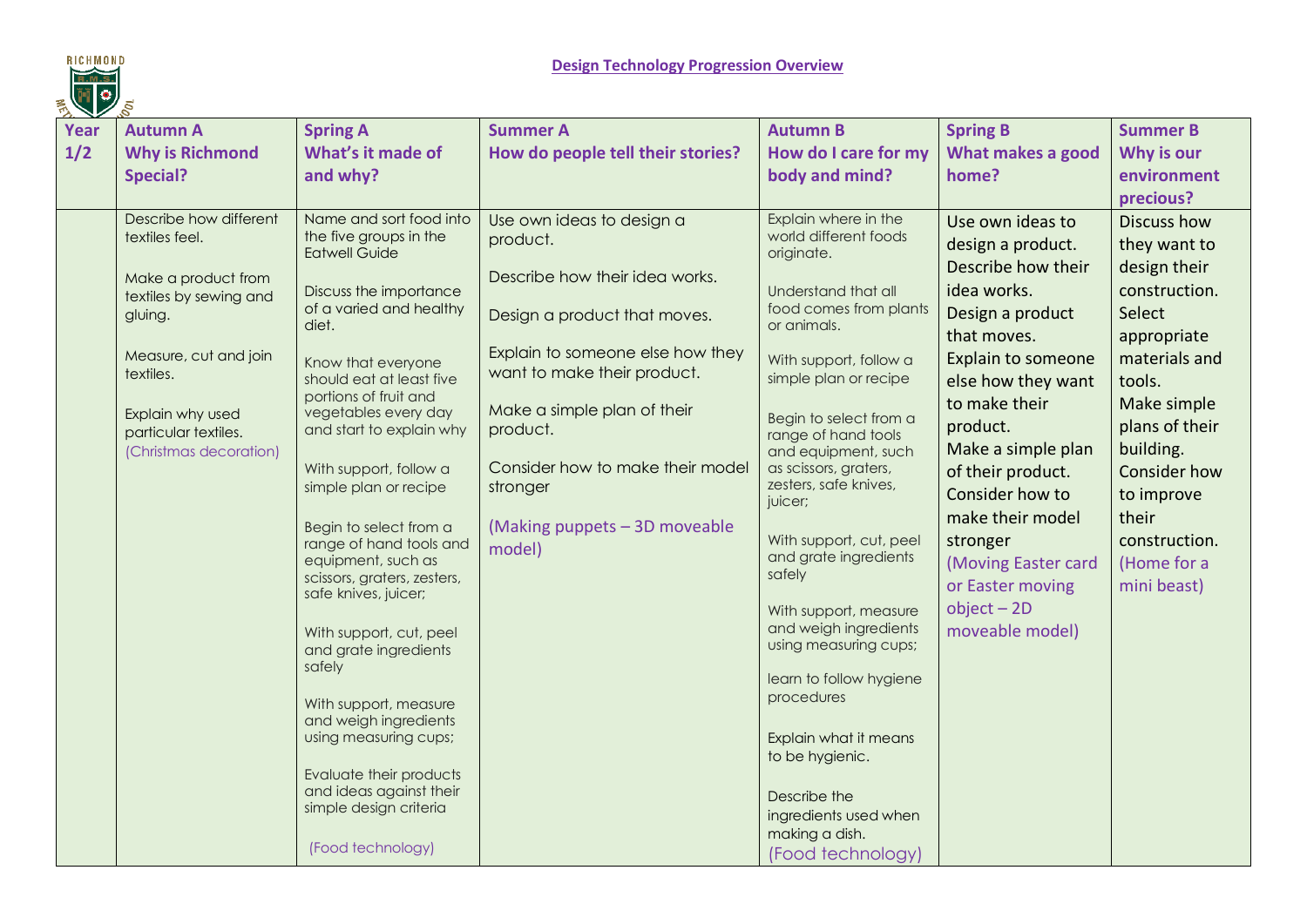

| $\mathcal{L}$ |                                                                                                                                                                                                                                                                                                                                                 |                                                                                                                                                                                                                                                                                                                                                                                                                   |                                                                                                                                                                                                                                                                                                                                                          |                                                                                                                                                                                                                                                                                                                                                                                           |                                                                                                                                                                                                                                                                                                                                     |                                                                                                                                                                                                                                                                             |
|---------------|-------------------------------------------------------------------------------------------------------------------------------------------------------------------------------------------------------------------------------------------------------------------------------------------------------------------------------------------------|-------------------------------------------------------------------------------------------------------------------------------------------------------------------------------------------------------------------------------------------------------------------------------------------------------------------------------------------------------------------------------------------------------------------|----------------------------------------------------------------------------------------------------------------------------------------------------------------------------------------------------------------------------------------------------------------------------------------------------------------------------------------------------------|-------------------------------------------------------------------------------------------------------------------------------------------------------------------------------------------------------------------------------------------------------------------------------------------------------------------------------------------------------------------------------------------|-------------------------------------------------------------------------------------------------------------------------------------------------------------------------------------------------------------------------------------------------------------------------------------------------------------------------------------|-----------------------------------------------------------------------------------------------------------------------------------------------------------------------------------------------------------------------------------------------------------------------------|
|               |                                                                                                                                                                                                                                                                                                                                                 |                                                                                                                                                                                                                                                                                                                                                                                                                   |                                                                                                                                                                                                                                                                                                                                                          |                                                                                                                                                                                                                                                                                                                                                                                           |                                                                                                                                                                                                                                                                                                                                     |                                                                                                                                                                                                                                                                             |
| Year<br>3/4   | <b>Autumn A</b><br><b>Why is Richmond</b><br>special?<br>Know when food is                                                                                                                                                                                                                                                                      | <b>Spring A</b><br>What is beneath us<br>and why does it<br>matter?<br>Consider design                                                                                                                                                                                                                                                                                                                            | <b>Summer A</b><br>How do we get our message across?<br>Follow a step-by-step plan                                                                                                                                                                                                                                                                       | <b>Autumn B</b><br>How do I care for my<br>body and mind?<br>Generate realistic                                                                                                                                                                                                                                                                                                           | <b>Spring B</b><br>Why is history worth<br>knowing?<br><b>Explore different</b>                                                                                                                                                                                                                                                     | <b>Summer B</b><br><b>How can I have</b><br>my say?<br>Think what the                                                                                                                                                                                                       |
|               | harvested.<br>Understanding the<br>benefits of eating                                                                                                                                                                                                                                                                                           | criteria and alter<br>plans if necessary.                                                                                                                                                                                                                                                                                                                                                                         | choosing the right equipment and<br>materials                                                                                                                                                                                                                                                                                                            | and appropriate<br>ideas and their own<br>design criteria                                                                                                                                                                                                                                                                                                                                 | initial ideas before<br>coming up with a<br>final design.                                                                                                                                                                                                                                                                           | user would want<br>when using<br>textiles                                                                                                                                                                                                                                   |
|               | seasonal foods.<br>Know how some<br>ingredients are<br>grown, reared,<br>caught and<br>processed.<br>Understand and<br>apply the principles<br>of a healthy and<br>varied diet.<br>Create and use a<br>plan with sketches<br>and drawings to<br>explain ideas.<br>Prepare and cook a<br>savoury dish.<br>Follow a simple<br>recipe making minor | <b>Consider functional</b><br>properties and<br>aesthetic qualities of<br>materials, tools and<br>equipment.<br>Know how to use<br>tools and equipment<br>safely, appropriately<br>and accurately<br>Assemble, join and<br>combine material<br>and components with<br>some degree of<br>accuracy.<br>Know how to<br>strengthen a product<br>by stiffening a given<br>part or reinforce a<br>part of the structure | Select the appropriate tools and<br>techniques.<br>Make a product which used both<br>electrical and mechanical<br>Measure accurately to make cuts<br>and make holes.<br>Use light switches or buzzers<br>Use electrical systems to enhance<br>the quality of the product<br>Suggest changes that could be<br>made.<br><b>ELECTRICAL SYSTEM - TORCHES</b> | through discussion,<br>focusing on the<br>needs of the user.<br>Use annotated<br>sketches and<br>prototypes to<br>develop, model and<br>communicate ideas.<br>Order the main<br>stages of making.<br>Select from and use<br>appropriate tools<br>with some accuracy<br>to cut and join<br>materials and<br>components such as<br>tubing, syringes and<br>balloons.<br>Select from and use | With growing<br>independence,<br>measure and mark<br>out to the nearest<br>cm and mm.<br>Know how to use<br>tools and<br>equipment safely,<br>appropriately and<br>accurately<br>cut, shape and<br>score materials with<br>some degree of<br>accuracy;<br>Use tools and<br>equipment safely<br>Explain how to<br>improve a finished | Choose textiles<br>both for their<br>appearance<br>and qualities<br>Devise a<br>template<br>Make their<br>product strong<br>Join textiles with<br>an appropriate<br>sewing<br>technique<br>Sometimes<br>consider the<br>views of others<br>to help them to<br>improve their |
|               | changes.                                                                                                                                                                                                                                                                                                                                        |                                                                                                                                                                                                                                                                                                                                                                                                                   |                                                                                                                                                                                                                                                                                                                                                          | finishing techniques<br>suitable for the                                                                                                                                                                                                                                                                                                                                                  | model                                                                                                                                                                                                                                                                                                                               | product<br><b>Explore what</b><br>materials                                                                                                                                                                                                                                 |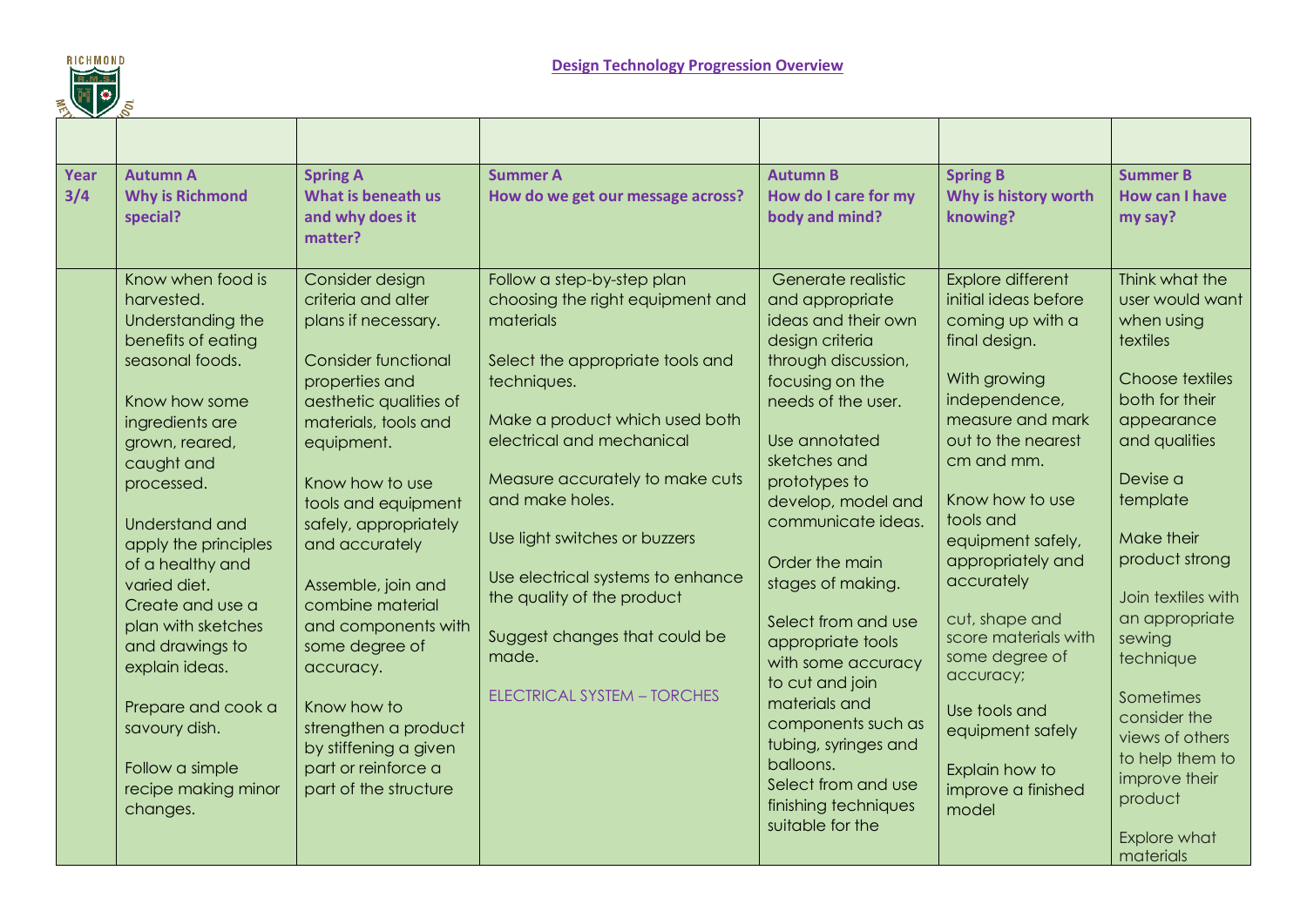

| $2 \times 2$ |                                                                                                                                                                                                                                                                                                                            |                                                                                                                                                                                                                                                                                                    |                                                                                                                                                                                                                                                                                             |                                                                                                                                                                                                 |                                                                                                                                                                                                                                                                                            |                                                                                                                                                                                                  |
|--------------|----------------------------------------------------------------------------------------------------------------------------------------------------------------------------------------------------------------------------------------------------------------------------------------------------------------------------|----------------------------------------------------------------------------------------------------------------------------------------------------------------------------------------------------------------------------------------------------------------------------------------------------|---------------------------------------------------------------------------------------------------------------------------------------------------------------------------------------------------------------------------------------------------------------------------------------------|-------------------------------------------------------------------------------------------------------------------------------------------------------------------------------------------------|--------------------------------------------------------------------------------------------------------------------------------------------------------------------------------------------------------------------------------------------------------------------------------------------|--------------------------------------------------------------------------------------------------------------------------------------------------------------------------------------------------|
|              | Know safe ways to<br>cut food<br>Know how to be both<br>hygienic and safe<br>when using food<br>Describe how they<br>combined<br>ingredients<br>Evaluate their own<br>product.<br><b>FOOD - HEALTHY</b><br><b>RECIPE</b>                                                                                                   | Evaluate product<br>against the original<br>design criteria<br>Know why a model<br>has or has not been<br>successful.<br><b>STUCTURES - BRIDGES</b>                                                                                                                                                |                                                                                                                                                                                                                                                                                             | product they are<br>creating.<br>Evaluate their own<br>products and ideas<br>against criteria and<br>user needs, as they<br>design and make<br><b>MECHANICAL</b><br>SYSTEMS -<br>PNEUMATIC TOYS | Know why a model<br>has or has not been<br>successful.<br><b>WOODWORK -</b><br><b>WOODEN MAZE</b>                                                                                                                                                                                          | products are<br>made from and<br>suggest reasons<br>for this.<br><b>TEXTILE - MAKE A</b><br><b>HAND PUPPET</b>                                                                                   |
| Year<br>5/6  | <b>Autumn A</b><br><b>Why is Richmond</b><br>special?                                                                                                                                                                                                                                                                      | <b>Spring A</b><br>Where does it come<br>from and where does it<br>go?                                                                                                                                                                                                                             | <b>Summer A</b><br>How do words make us feel?                                                                                                                                                                                                                                               | <b>Autumn B</b><br>How do I care for my<br>body and mind?                                                                                                                                       | <b>Spring B</b><br>What legacy will I<br>leave behind?                                                                                                                                                                                                                                     | <b>Summer B</b><br>What makes a<br>colourful world?                                                                                                                                              |
|              | Come up with a range<br>of ideas after collecting<br>information from a<br>range of sources.<br>Produce a detailed<br>step-by-step plan<br>Show that culture and<br>society is considered in<br>plans and designs<br>Evaluate appearance<br>against original criteria.<br>(Design and made<br>collaborative Totem<br>Pole) | Use electrical systems<br>correctly and accurately<br>to enhance a given<br>product.<br>Know which IT product<br>would further enhance<br>a specific product<br>Use knowledge to<br>improve a made<br>product by<br>strengthening,<br>stiffening or reinforcing<br>(Moving space<br>vehicle/buggy) | Link scientific knowledge and ideas to<br>design by using pulleys or gears<br>Use more complex IT programmes to<br>help enhance the quality of the<br>products produced.<br>Incorporate hydraulics and<br>pneumatics<br>(Product with<br>pulleys/gears/hydraulics/pneumatics)<br>$(1$ week) | Can they justify why<br>they have used specific<br>materials<br>Work within a budget<br>Ensure work is precise<br>and accurate<br>Hide joints to improve<br>the look of their<br>product        | Know, explain and<br>give examples of food<br>that is grown, reared,<br>caught and<br>processed.<br>Understand about<br>seasonality, how this<br>may affect the food<br>availability.<br><b>Consider seasonality</b><br>when planning a dish.<br>Work within a budget<br>to plan a meal or | Can they come<br>up with a range<br>of ideas once<br>they have<br>collated<br>information<br>Take a user's<br>view into account<br>when designing<br>Produce a<br>detailed step-by-<br>step plan |